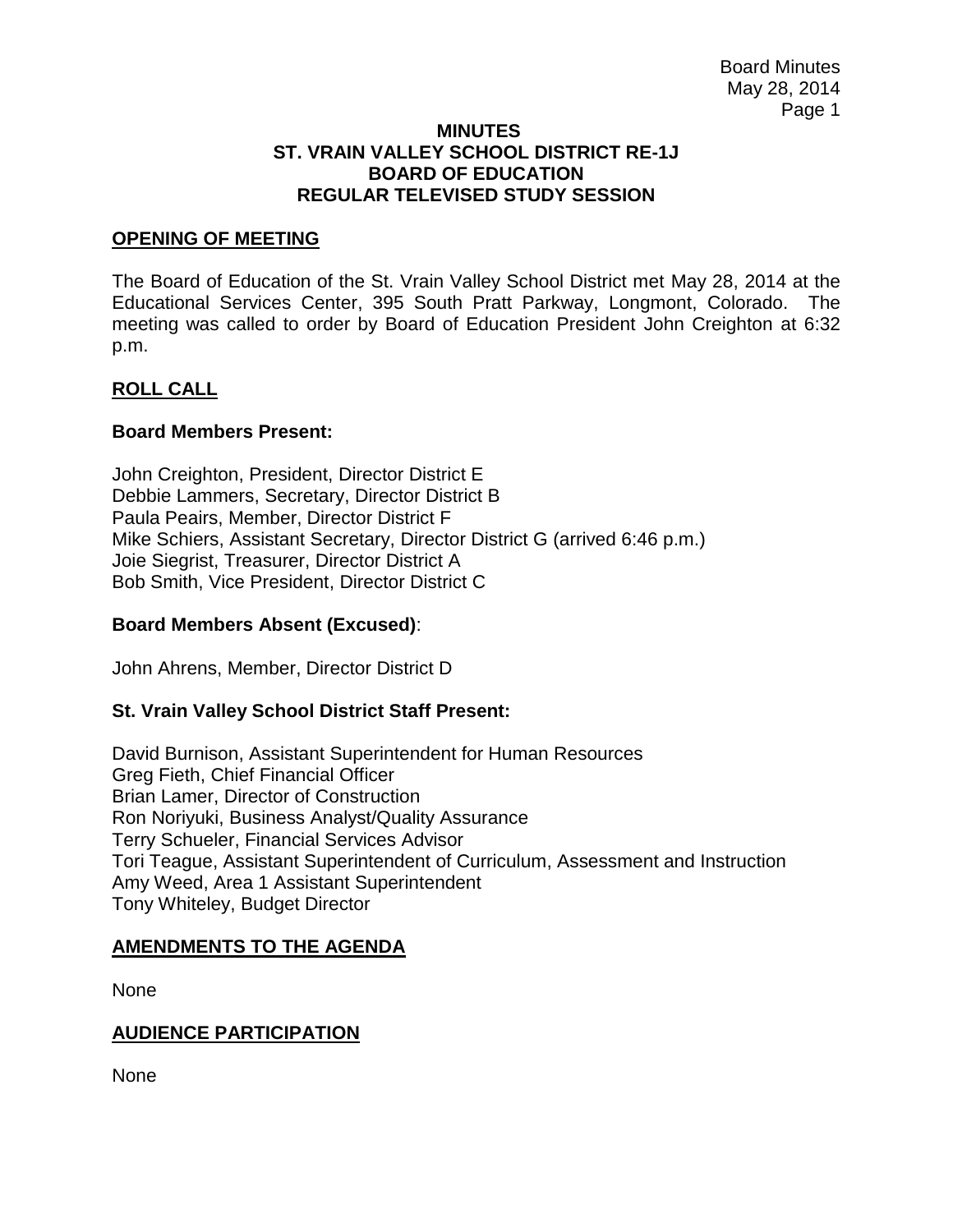### **ACTION ITEMS (4.0)**

### **Approval of Memorandum of Agreement between St. Vrain Valley Education Association and the St. Vrain Valley School District RE-1J (4.1)**

Paula Peairs moved that the Board of Education approve the changes to the Agreement between the St. Vrain Valley Education Association (SVVEA) and the St. Vrain Valley School District RE-1J, as outlined in the presented Memorandum of Agreement (MOA), effective July 1, 2014. Mike Schiers seconded.

The negotiation teams for the District and for SVVEA met for several months in the winter and spring for discussions regarding proposed language changes in the existing Agreement, including compensation matters. The discussions resulted in a number of tentative agreements and the MOA that was presented.

SVVEA formally notified the District that their membership has voted to approve these changes to the Agreement for the 2014-15 contract year.

The motion carried by unanimous roll call vote: [John Ahrens, absent; John Creighton, yes; Debbie Lammers, yes; Paula Peairs, yes; Mike Schiers, yes; Joie Siegrist, yes; Bob Smith, yes].

### **Adoption of Resolution that the District Accepts the Colorado State Model Evaluation System (4.2)**

Bob Smith moved that the Board of Education adopt a resolution for the St. Vrain Valley to accept the Colorado State Model Evaluation System for the 2014-2015 school year. Joie Siegrist seconded.

School districts must provide annual assurance to the Colorado Department of Education that the local Board of Education is either adopting the Colorado State Model Evaluation System or implementing its own evaluation system by July 1 of each year.

The Resolution being recommended for adoption indicates the District's intent to implement the Colorado State Model Evaluation System for the 2014-15 school year. This evaluation system is in alignment with the new language of the Agreement between the St. Vrain Valley Education Association and St. Vrain Valley School District RE-1J that is being recommended for approval at the May 28, 2014 Board Meeting.

Even though SB 10-191 does not legally require a resolution, it is being recommended that the Board take public action annually to confirm the intent of the District and to serve as direction for the required annual assurance.

The motion carried by unanimous roll call vote: [John Ahrens, absent; John Creighton, yes; Debbie Lammers, yes; Paula Peairs, yes; Mike Schiers, yes; Joie Siegrist, yes; Bob Smith, yes].